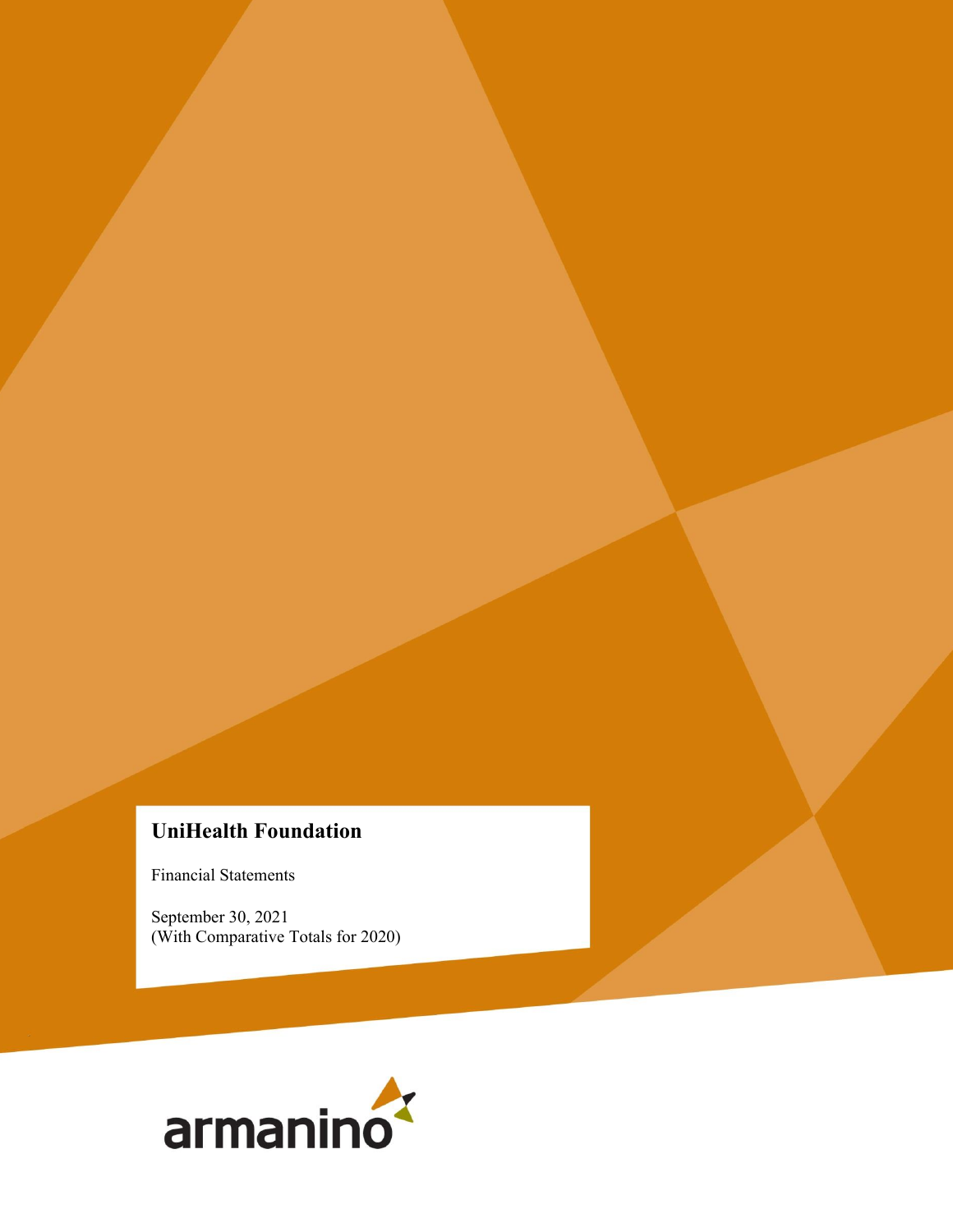## TABLE OF CONTENTS

|                                         | Page No. |
|-----------------------------------------|----------|
| Independent Auditor's Report            | $1 - 2$  |
| <b>Statement of Financial Position</b>  | 3        |
| <b>Statement of Activities</b>          | 4        |
| <b>Statement of Functional Expenses</b> | 5        |
| <b>Statement of Cash Flows</b>          | 6        |
| <b>Notes to Financial Statements</b>    | 7 - 17   |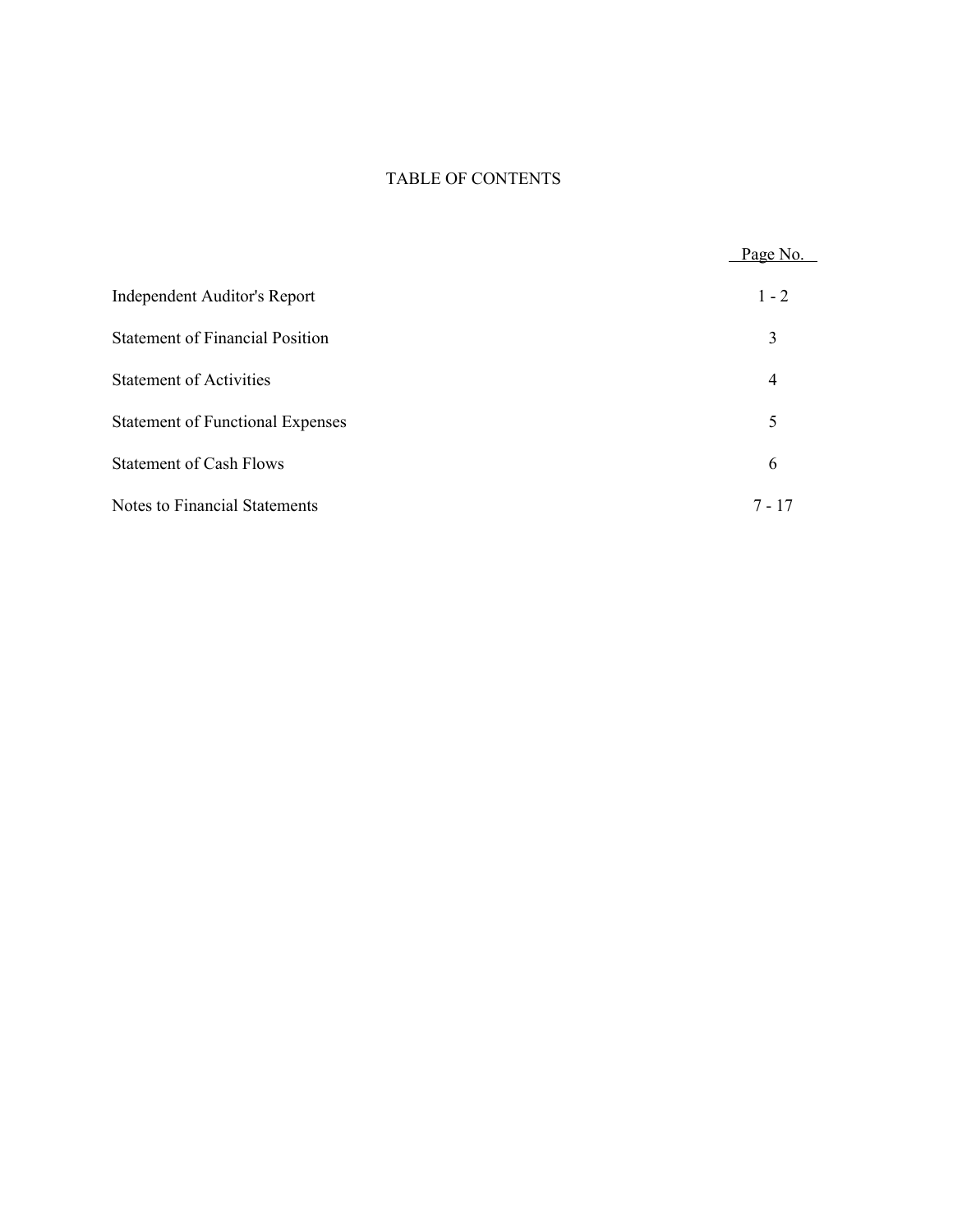

### INDEPENDENT AUDITOR'S REPORT

To the Board of Directors of UniHealth Foundation Los Angeles, California

We have audited the accompanying financial statements of UniHealth Foundation (a California nonprofit foundation) (the ''Organization''), which comprise the statement of financial position as of September 30, 2021, and the related statements of activities, functional expenses, and cash flows for the year then ended, and the related notes to the financial statements.

## **Management's Responsibility for the Financial Statements**

Management is responsible for the preparation and fair presentation of these financial statements in accordance with accounting principles generally accepted in the United States of America; this includes the design, implementation, and maintenance of internal control relevant to the preparation and fair presentation of financial statements that are free from material misstatement, whether due to fraud or error.

## **Auditor's Responsibility**

Our responsibility is to express an opinion on these financial statements based on our audit. We conducted our audit in accordance with auditing standards generally accepted in the United States of America. Those standards require that we plan and perform the audit to obtain reasonable assurance about whether the financial statements are free from material misstatement.

An audit involves performing procedures to obtain audit evidence about the amounts and disclosures in the financial statements. The procedures selected depend on the auditor's judgment, including the assessment of the risks of material misstatement of the financial statements, whether due to fraud or error. In making those risk assessments, the auditor considers internal control relevant to the entity's preparation and fair presentation of the financial statements in order to design audit procedures that are appropriate in the circumstances, but not for the purpose of expressing an opinion on the effectiveness of the entity's internal control. Accordingly, we express no such opinion. An audit also includes evaluating the appropriateness of accounting policies used and the reasonableness of significant accounting estimates made by management, as well as evaluating the overall presentation of the financial statements.

We believe that the audit evidence we have obtained is sufficient and appropriate to provide a basis for our audit opinion.

### **Opinion**

In our opinion, the financial statements referred to above present fairly, in all material respects, the financial position of UniHealth Foundation as of September 30, 2021, and the changes in its net assets and its cash flows for the year then ended in accordance with accounting principles generally accepted in the United States of America.



An indenendent firm Arringependent mini-<br>associated with Moore<br>Global Network Limited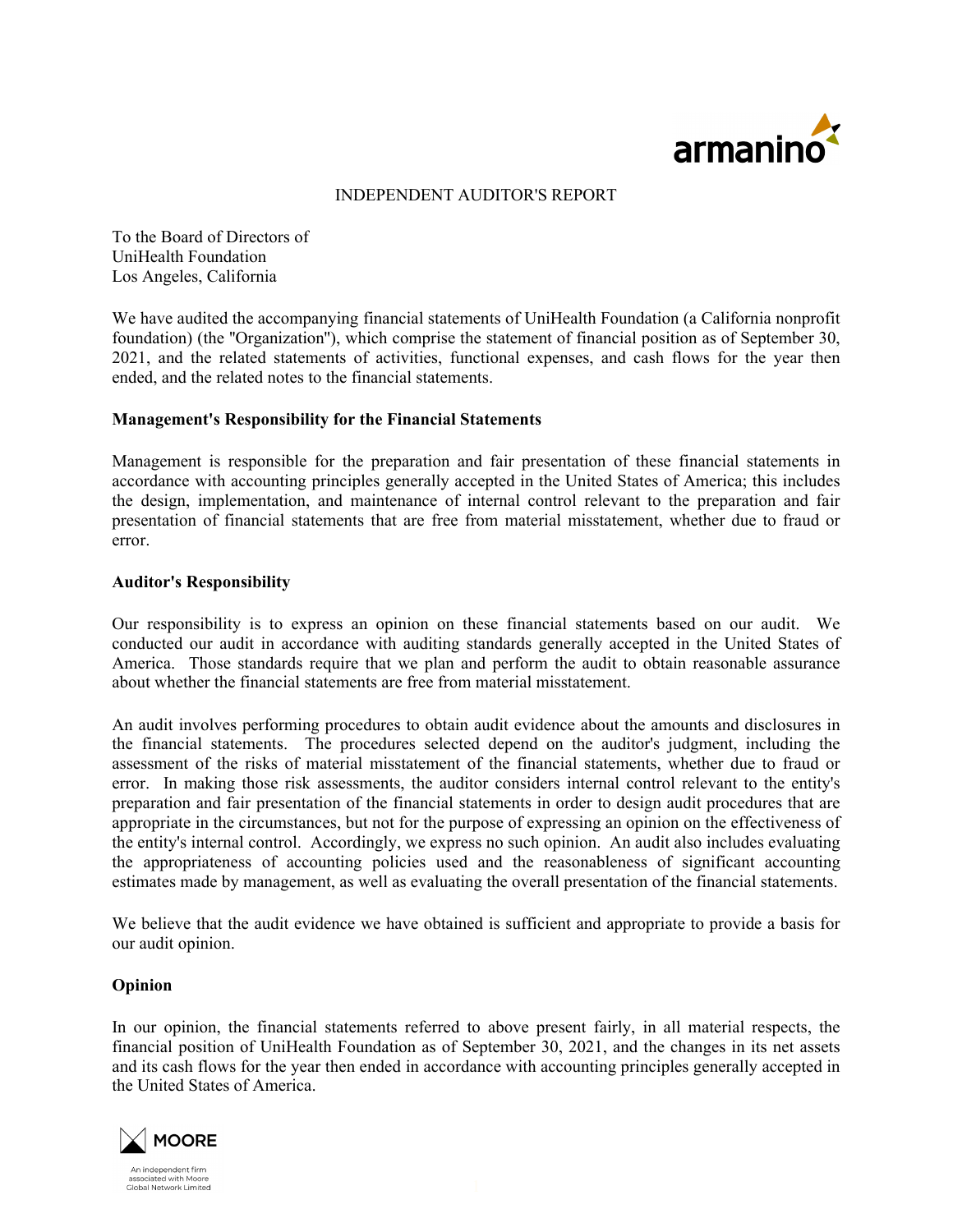## **Report on Summarized Comparative Information**

We have previously audited UniHealth Foundation's 2020 financial statements, and our report dated March 15, 2021 expressed an unmodified opinion on those audited financial statements. In our opinion, the summarized comparative information presented herein as of and for the year ended September 30, 2020, is consistent, in all material respects, with the audited financial statements from which it has been derived.

armanino LLP

ArmaninoLLP Woodland Hills, California

March 14, 2022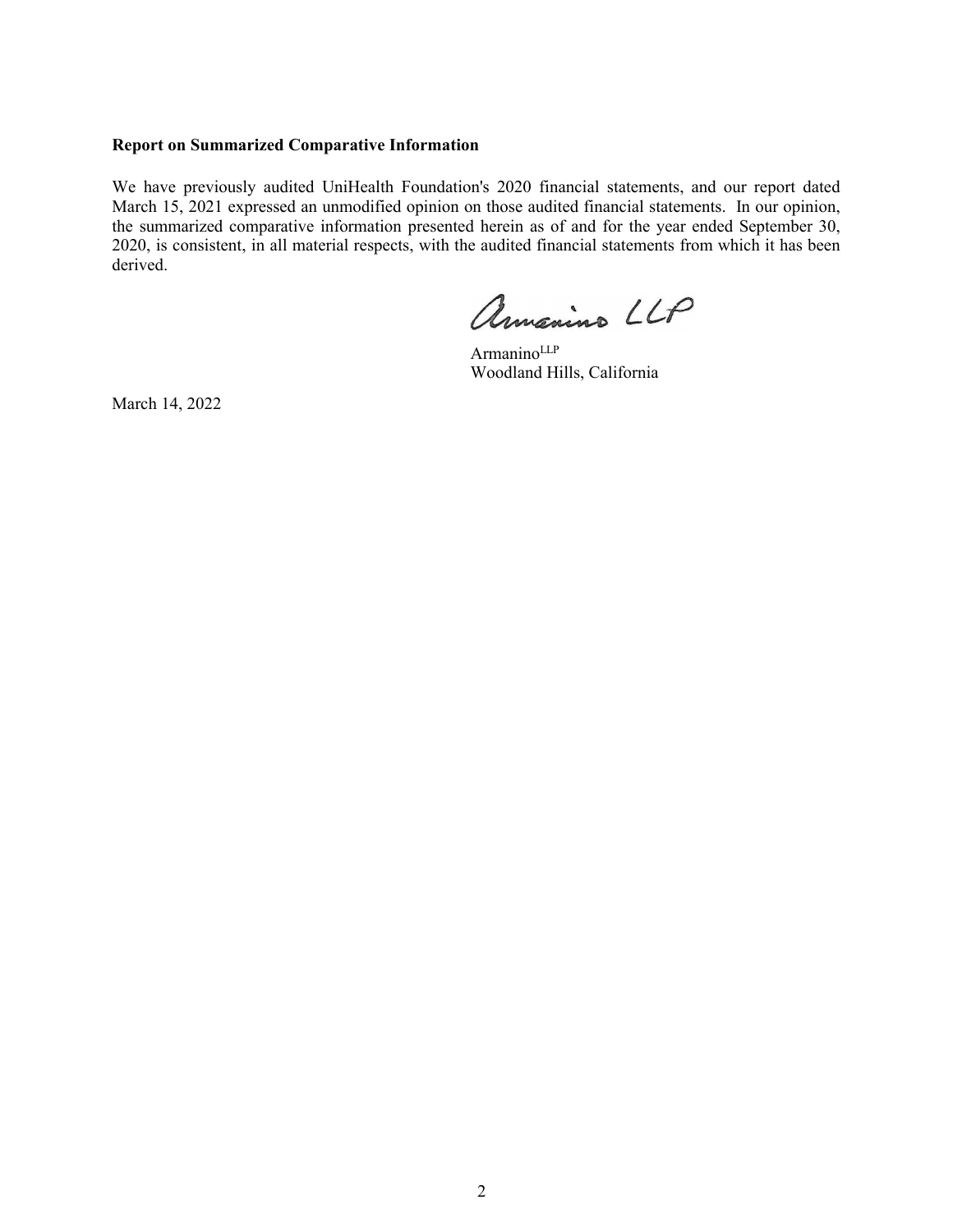## UniHealth Foundation Statement of Financial Position September 30, 2021 (With Comparative Totals for 2020)

|                                           | 2021                       | 2020                 |
|-------------------------------------------|----------------------------|----------------------|
| <b>ASSETS</b>                             |                            |                      |
| Current assets                            |                            |                      |
| Cash and cash equivalents                 | $\mathbb{S}$<br>10,023,069 | \$<br>1,805,873      |
| Investments                               | 294,281,435                | 264,635,650          |
| Prepaid expenses and other current assets | 124,812                    | 119,621              |
| Total current assets                      | 304,429,316                | 266,561,144          |
| Property and equipment, net               | 18,701                     | <u>26,575</u>        |
| Other assets                              |                            |                      |
| Deposits                                  | 9,665                      | 9,665                |
| Program related investments               | 3,000,000                  | 1,500,000            |
| Investments, long-term                    | 71,338,189                 | 47,326,188           |
| Total other assets                        | 74,347,854                 | 48,835,853           |
| Total assets                              | 378,795,871                | <u>\$315,423,572</u> |
| <b>LIABILITIES AND NET ASSETS</b>         |                            |                      |
| <b>Current liabilities</b>                |                            |                      |
| Accounts payable and accrued expenses     | \$<br>317,252              | \$<br>472,752        |
| Grants payable, current portion           | 7,072,943                  | 5,950,261            |
| Total current liabilities                 | 7,390,195                  | 6,423,013            |
| Long-term liabilities                     |                            |                      |
| Grants payable, net of current portion    | 3,783,699                  | 3,445,574            |
| Other long-term liabilities               | 1,105,765                  | 903,852              |
| Total long-term liabilities               | 4,889,464                  | 4,349,426            |
| <b>Total liabilities</b>                  | 12,279,659                 | 10,772,439           |
| Commitments and contingencies (Note 8)    |                            |                      |
| Net assets                                |                            |                      |
| Without donor restrictions                | 360,935,387                | 304,651,133          |
| With donor restrictions                   | 5,580,825                  |                      |
| Total net assets                          | 366,516,212                | 304,651,133          |
| Total liabilities and net assets          | <u>\$378,795,871</u>       | \$315,423,572        |

The accompanying notes are an integral part of these financial statements.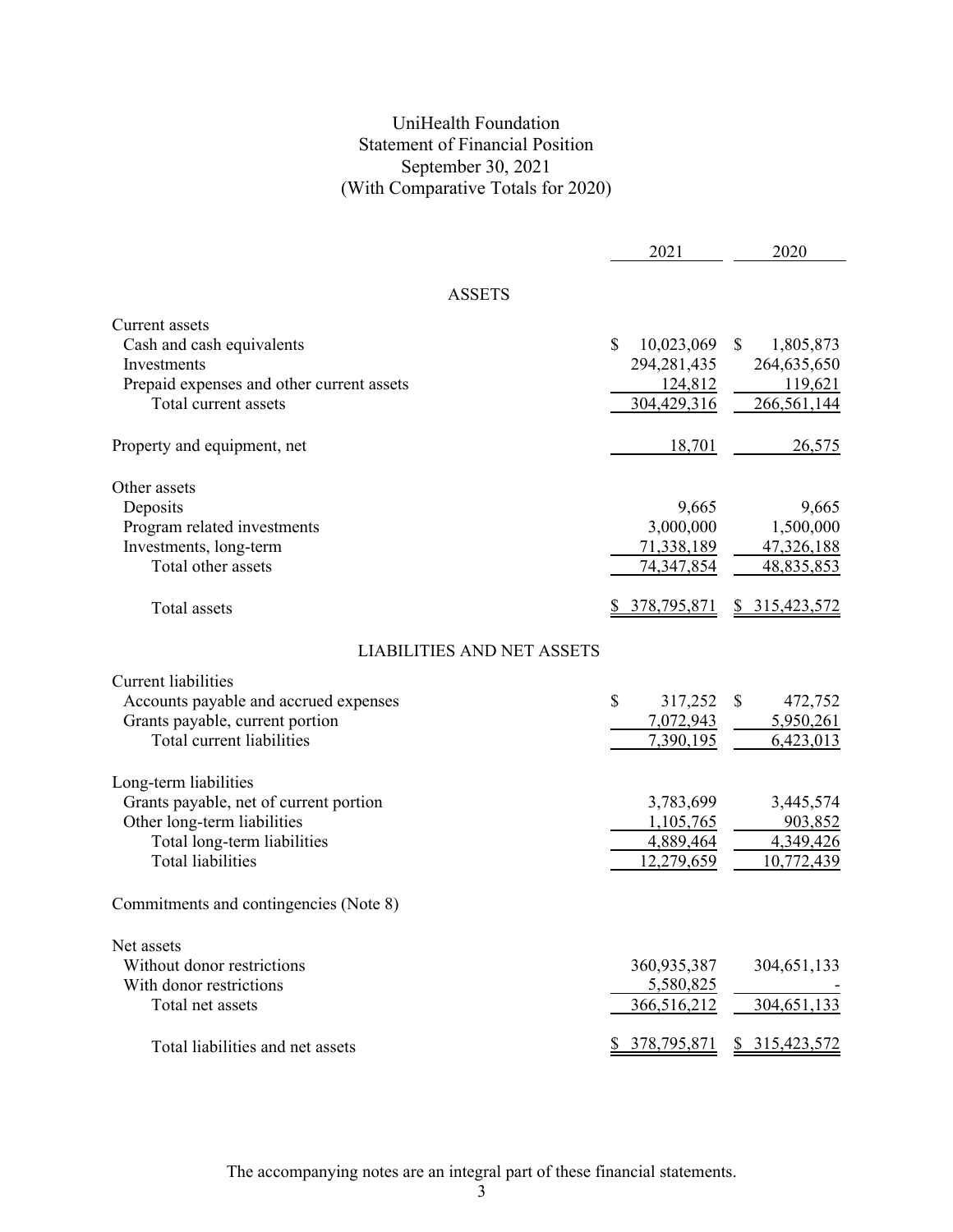## UniHealth Foundation Statement of Activities For the Year Ended September 30, 2021 (With Comparative Totals for 2020)

|                                    | Without         |                |                 |               |
|------------------------------------|-----------------|----------------|-----------------|---------------|
|                                    | Donor           | With Donor     | 2021            | 2020          |
|                                    | Restrictions    | Restrictions   | Total           | Total         |
| Revenues, gains, and other support |                 |                |                 |               |
| Net investment return              | 72,289,168<br>S | \$             | 72,289,168<br>S | \$22,584,907  |
| Grant income                       |                 | 5,580,825      | 5,580,825       | 24,929        |
| Total revenues, gains, and other   |                 |                |                 |               |
| support                            | 72,289,168      | 5,580,825      | 77,869,993      | 22,609,836    |
| Functional expenses                |                 |                |                 |               |
| Program services                   | 14,909,985      |                | 14,909,985      | 13,742,853    |
| Management and general             | 1,094,929       |                | 1,094,929       | 1,201,961     |
| Total functional expenses          | 16,004,914      |                | 16,004,914      | 14,944,814    |
| Change in net assets               | 56,284,254      | 5,580,825      | 61,865,079      | 7,665,022     |
| Net assets, beginning of year      | 304,651,133     |                | 304,651,133     | 296,986,111   |
| Net assets, end of year            | \$360,935,387   | 5,580,825<br>S | \$366,516,212   | \$304,651,133 |

The accompanying notes are an integral part of these financial statements.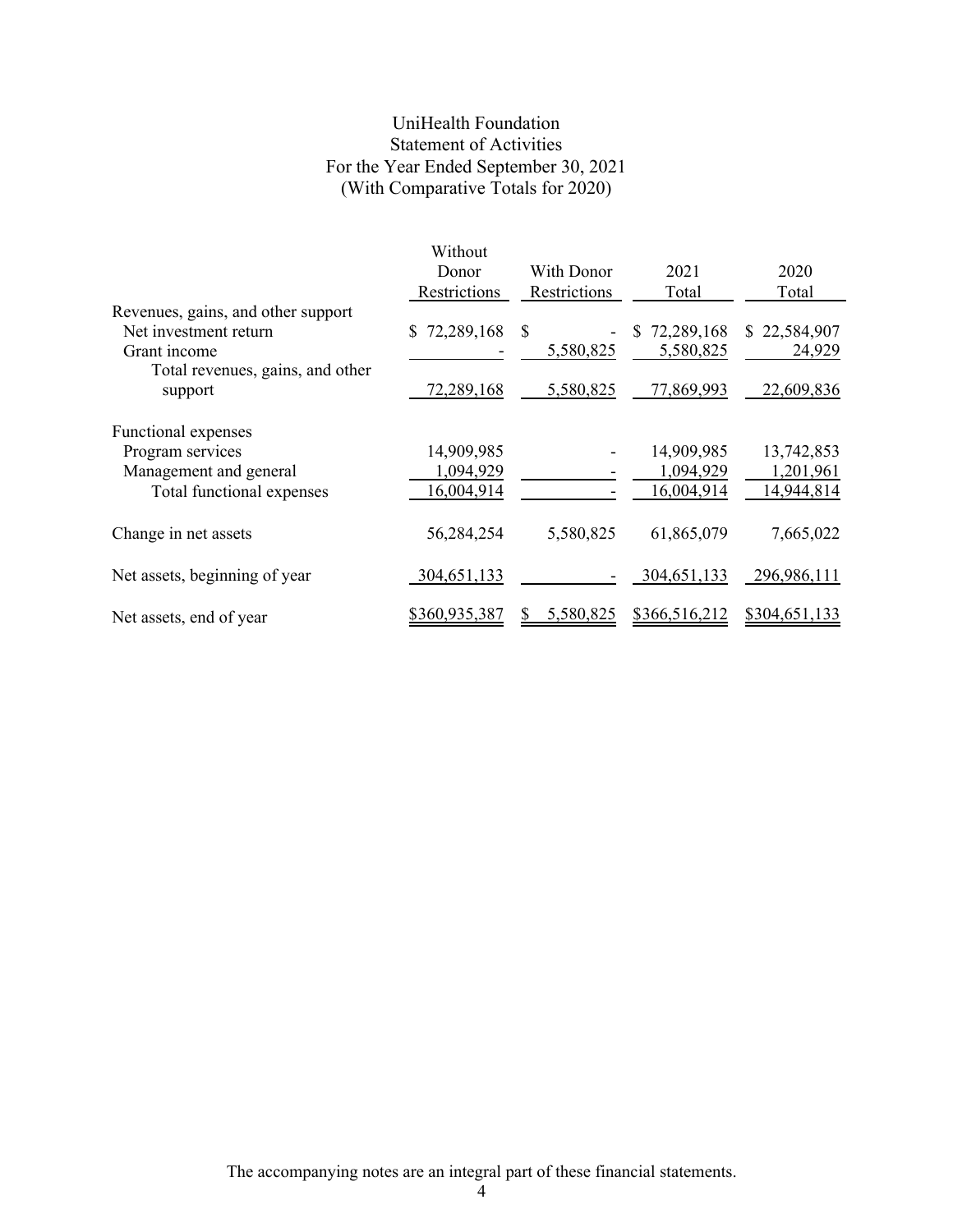## UniHealth Foundation Statement of Functional Expenses For the Year Ended September 30, 2021 (With Comparative Totals for 2020)

|                             | Management<br>Program<br>and General<br>Services |           |       | 2021<br>Total |    | 2020<br>Total |
|-----------------------------|--------------------------------------------------|-----------|-------|---------------|----|---------------|
|                             |                                                  |           |       |               |    |               |
| Grants                      | \$<br>13,595,954                                 | \$        | \$    | 13,595,954    | \$ | 12,255,039    |
| Salaries and wages          | 787,499                                          | 706,207   |       | 1,493,706     |    | 1,575,961     |
| Employee benefits           | 165,902                                          | 147,884   |       | 313,786       |    | 277,909       |
| Office expense              | 78,351                                           | 34,746    |       | 113,097       |    | 216,676       |
| Rent                        | 109,922                                          | 73,906    |       | 183,828       |    | 194,192       |
| Dues and subscriptions      | 44,914                                           | 4,982     |       | 49,896        |    | 167,861       |
| Legal and professional fees | 42,643                                           | 46,403    |       | 89,046        |    | 86,493        |
| Payroll taxes               | 41,004                                           | 33,588    |       | 74,592        |    | 75,276        |
| Insurance                   | 43,588                                           | 39,161    |       | 82,749        |    | 74,609        |
| Depreciation                |                                                  |           | 7,874 | 7,874         |    | 13,685        |
| Travel                      | 208                                              |           | 178   | 386           |    | 7,113         |
|                             | 14,909,985                                       | 1,094,929 |       | 16,004,914    |    | 14,944,814    |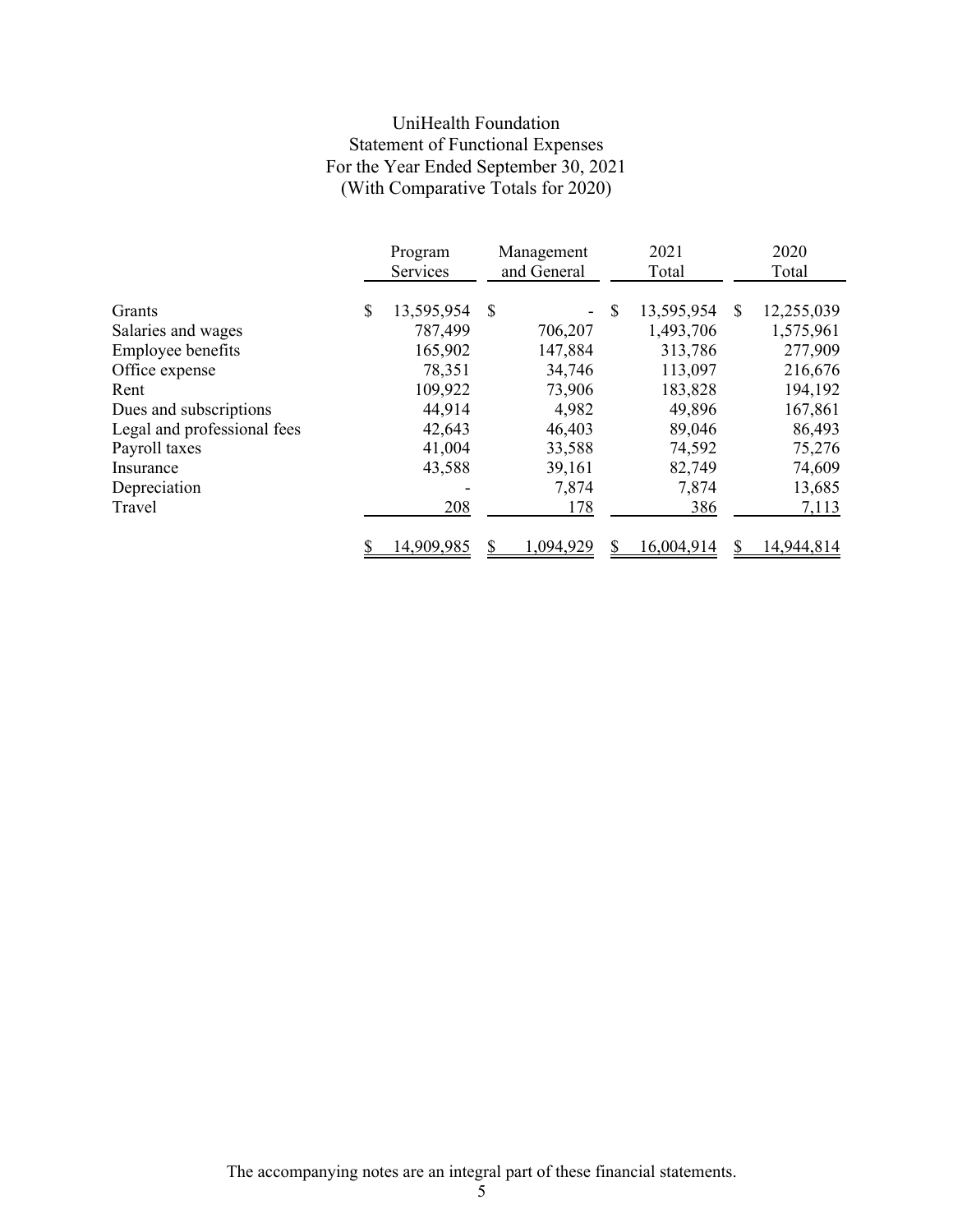## UniHealth Foundation Statement of Cash Flows For the Year Ended September 30, 2021 (With Comparative Totals for 2020)

|                                                                                                |               | 2021            |               | 2020           |
|------------------------------------------------------------------------------------------------|---------------|-----------------|---------------|----------------|
| Cash flows from operating activities                                                           |               |                 |               |                |
| Change in net assets                                                                           | $\mathcal{S}$ | 61,865,079      | <sup>\$</sup> | 7,665,022      |
| Adjustments to reconcile change in net assets to net cash<br>used in operating activities      |               |                 |               |                |
| Depreciation                                                                                   |               | 7,874           |               | 13,685         |
| Net unrealized and realized gain on investments<br>Changes in operating assets and liabilities |               | (71, 021, 297)  |               | (19,789,715)   |
| Prepaid expenses and other current assets                                                      |               | (5,191)         |               | (9,606)        |
| Accounts payable and accrued expenses                                                          |               | (155,500)       |               | 95,540         |
| Grants payable                                                                                 |               | 1,460,807       |               | (582, 025)     |
| Other long-term liabilities                                                                    |               | 201,913         |               | 44,309         |
| Net cash used in operating activities                                                          |               | (7,646,315)     |               | (12, 562, 790) |
| Cash flows from investing activities                                                           |               |                 |               |                |
| Purchases of property and equipment                                                            |               |                 |               | (14,046)       |
| Purchases of investments                                                                       |               | (132, 947, 982) |               | (89,860,066)   |
| Proceeds from sales of investments                                                             |               | 150,311,493     |               | 102,643,584    |
| Program related investment through note receivable                                             |               | (1,500,000)     |               | (750,000)      |
| Net cash provided by investing activities                                                      |               | 15,863,511      |               | 12,019,472     |
| Net increase (decrease) in cash and cash equivalents                                           |               | 8,217,196       |               | (543,318)      |
| Cash and cash equivalents, beginning of year                                                   |               | 1,805,873       |               | 2,349,191      |
| Cash and cash equivalents, end of year                                                         |               | 10,023,069      | S             | 1,805,873      |

## Supplemental disclosure of cash flow information

| Cash paid during the year for excise taxes |  | 200,000 \$ | 50,000 |
|--------------------------------------------|--|------------|--------|
|--------------------------------------------|--|------------|--------|

The accompanying notes are an integral part of these financial statements.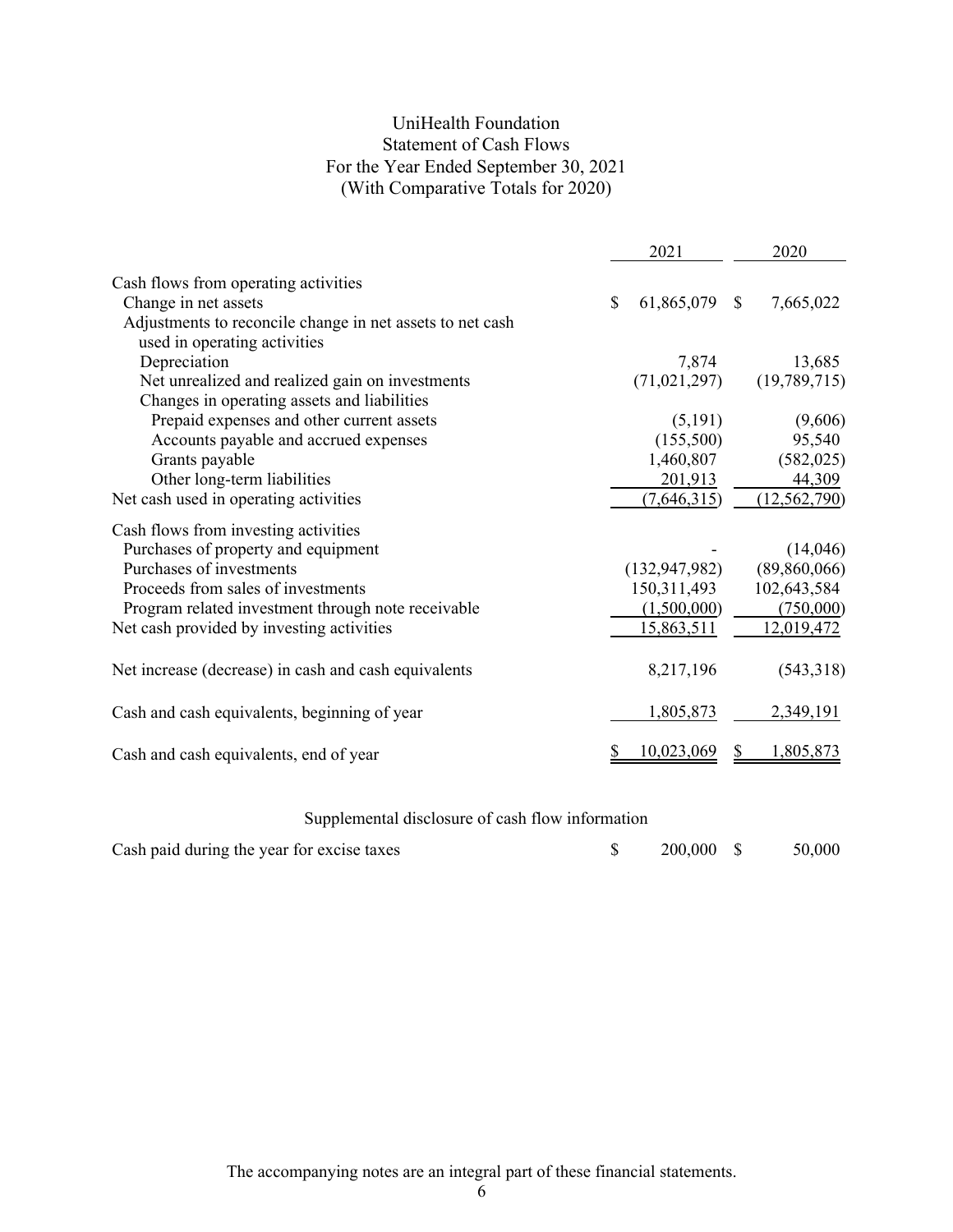## 1. NATURE OF OPERATIONS

UniHealth Foundation ("UH" or the "Organization") is a California, nonprofit private foundation, formed in 1998 as a grant making organization. The Organization is committed to being a pacesetter in health philanthropy, identifying and supporting innovative activities, while provoking and sustaining changes that positively impact health outcomes. The Organization's mission is to support and facilitate activities that significantly improve the health and well-being of individuals and communities it serves. In carrying out its mission, the Organization examines trends and challenges in the healthcare system and furthers its charitable mission by making grants in three priority areas: population and community health, healthcare delivery systems, and healthcare workforce.

The Organization distributes charitable expenditures through two funds, the Hospital Fund and the General Fund. Charitable expenditures from the Hospital Fund are made to nonprofit hospitals and other qualified nonprofits for healthcare services and programs provided by, through, or in close cooperation with qualified charitable hospitals in California. At least 60% of Hospital Fund charitable expenditures are allocated to four specified service areas in Los Angeles and northern Orange Counties. Charitable expenditures from the General Purpose Fund are distributed to qualified nonprofit organizations not working in close cooperation with hospitals for health-related purposes consistent with the Organization's mission.

## 2. SUMMARY OF SIGNIFICANT ACCOUNTING POLICIES

### Basis of accounting and financial statement presentation

The accounts of the Organization are maintained on the accrual basis of accounting. All assets and liabilities of the Organization are recorded at historical cost, less accumulated depreciation and reserves for estimated losses, with the exception of investments that are recorded at fair value.

Revenues, gains, expenses, and losses are classified based on the existence or absence of donor imposed restrictions. Accordingly, net assets and changes therein are classified and reported as follows:

- *Net assets without donor restrictions* Those net assets and activities which represent the portion of expendable funds available to support operations that are not subject to donorimposed stipulations.
- *Net assets with donor restrictions* The portion of net assets for which expenditure is limited by donor-imposed stipulations that either expire by passage of time or can be fulfilled and removed by actions of the Organization.

### Cash and cash equivalents

The Organization considers all highly liquid investments with a maturity of three months or less when purchased to be cash equivalents. The carrying value reported in the statement of financial position approximates fair value.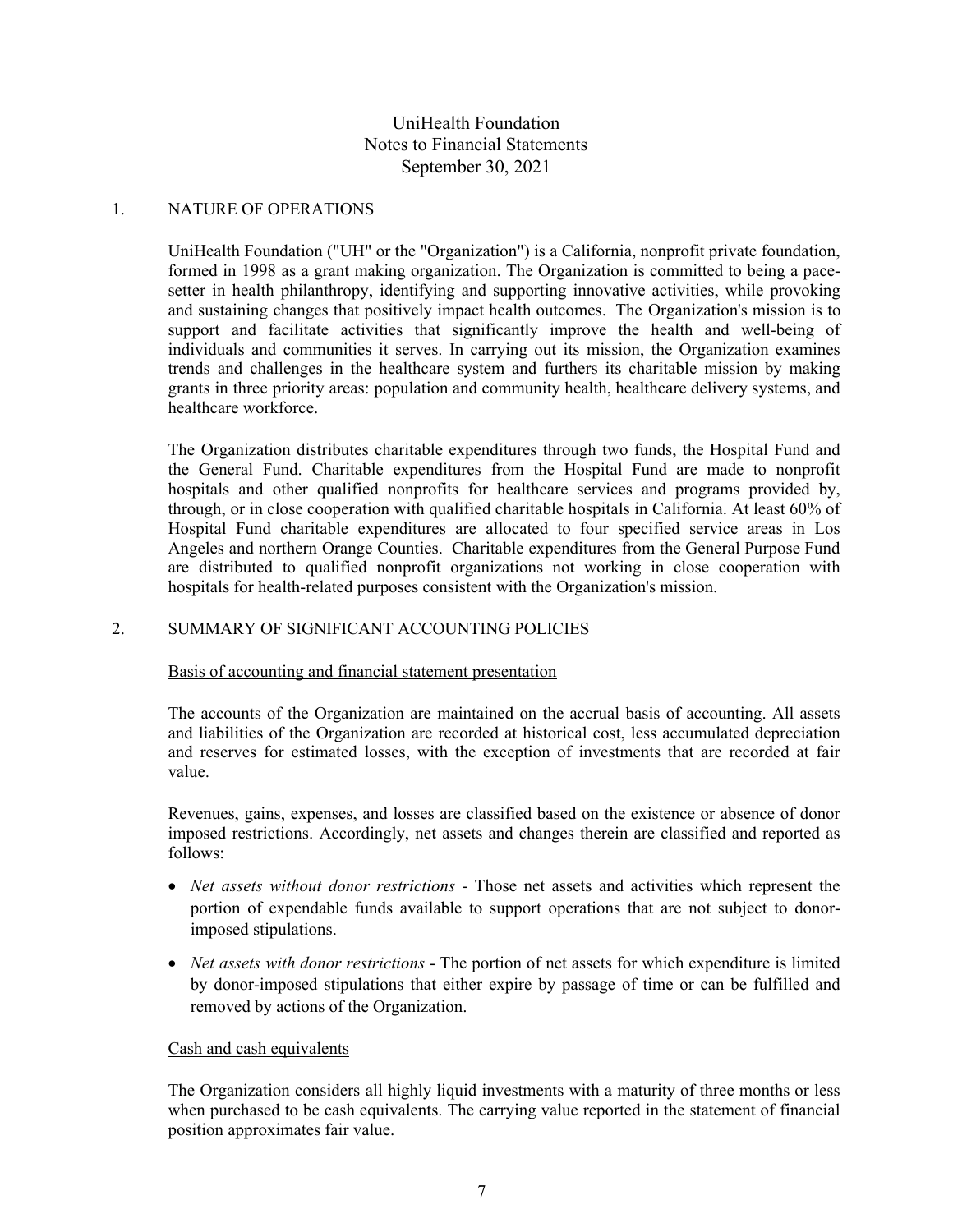## 2. SUMMARY OF SIGNIFICANT ACCOUNTING POLICIES (continued)

#### Investments

The Organization accounts for investments in accordance with Financial Accounting Standards Board ("FASB") Accounting Standards Codification Topic 958-320, *Not-for-Profit Entities: Investments - Debt and Equity Securities* (ASC 958-320). ASC 958-320 requires that investments in debt and equity securities with readily determinable fair values be reported at fair value in the statement of financial position. Investments in partnerships, for which there is no readily available market, are valued by the Organization using methods that management believes provide a reasonable estimate of fair value including utilizing Net Asset Value ("NAV") as a practical expedient. These methods include initial due diligence and ongoing monitoring by management of investment funds. Investments classified as long-term consist of private equity investments that include subscription agreements which contain restrictive lock-up periods. Full redemption of these investments could take longer than one year.

Sales and purchases of securities are recorded on the trade date, which can result in receivables and payables on trades that have not yet settled at the financial statement date. Interest income is recorded as earned on an accrual basis, and dividend income is recorded based upon the exdividend date. Realized gains and losses are calculated based upon the underlying cost of the securities traded. Unrealized gains and losses are included in the statement of activities and represent the difference between the cost and current market quotations of investments held at the end of the fiscal year.

Investments are made according to the investment policies, guidelines, and objectives adopted by the Organization's Board of Directors. These guidelines provide for investments in equities, fixed income, and other securities with performance measured against appropriate indices. Market values of such investments are routinely reviewed by the Board of Directors.

### Fair value measurements

The Organization follows Accounting Standards Codification No. 820-10, *Fair Value Measurements and Disclosures* (ASC 820-10) which provides a fair value hierarchy that prioritizes the inputs to valuation techniques used to measure fair value. The hierarchy gives the highest priority to unadjusted quoted prices in active markets for identical assets or liabilities (Level 1 measurements) and the lowest priority to unobservable inputs (Level 3 measurements).

The three levels of inputs that may be used to measure fair value under ASC 820-10 are described below:

- *Level 1 -* Quoted prices in active markets for identical assets or liabilities.
- *Level 2 -* Observable inputs based on quoted prices in non-active markets or in active markets for similar assets and liabilities. Inputs other than quoted prices that are observable or inputs that are not directly, but are corroborated by observable market data.
- *Level 3 -* Unobservable inputs that are supported by little or no market activity and that are significant to the measurements of the assets or liabilities.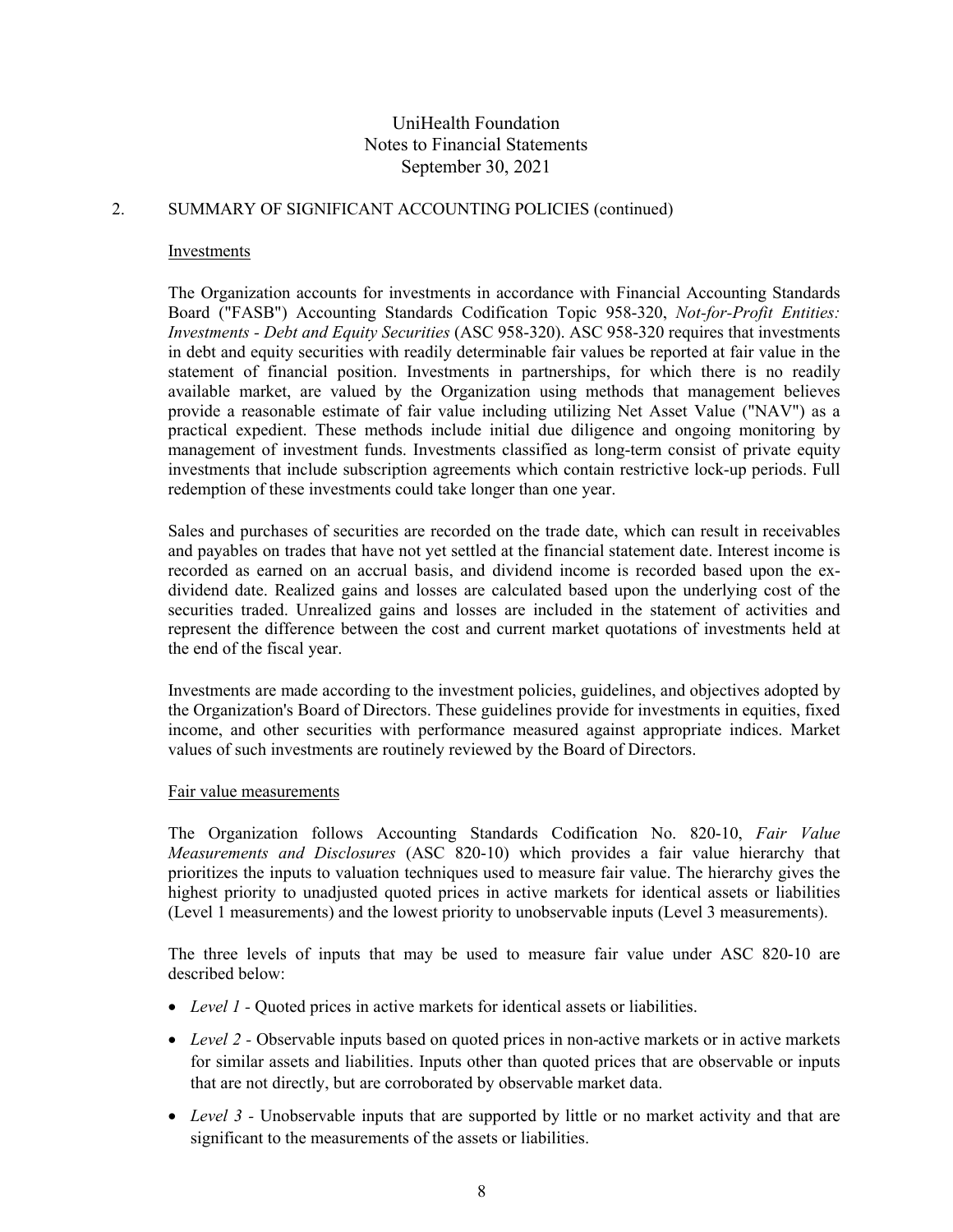## 2. SUMMARY OF SIGNIFICANT ACCOUNTING POLICIES (continued)

#### Fair value measurements (continued)

The asset's or liability's fair value measurement level within the fair value hierarchy is based on the lowest level of any input that is significant to the fair value measurement. Valuation techniques used maximize the use of observable inputs and minimize the use of unobservable inputs.

The fair values of fixed income and equity securities are based on quoted market prices. Alternative investments consist of investments in limited partnerships, which invest primarily in private equity securities and hedge funds. The estimated fair values of these alternative investments are based on valuations provided by the general partner. The Organization reviews and evaluates the NAV provided by the general partner and assesses the methods and assumptions used in determining the fair value of their investments. Other alternative investments are valued in a variety of ways including broker quotations and pricing models. An outside consulting firm has been engaged to monitor and evaluate various fair value calculations for alternative investments. Alternative investments made up approximately 24% of total investments as of September 30, 2021.

Because alternative investments are not readily marketable, their estimated value is subject to uncertainty and therefore may differ from the value that would have been used had a ready market for such investments existed. Such difference could be material.

### Program related investments

The Organization makes program related investments ("PRI") to other organizations to achieve charitable purposes in alignment with the Organization's strategies. The Organization has four PRIs as of September 30, 2021, which consist of unsecured loans bearing a below-market interest rate (2%). The loans are measured at fair value at inception to determine if a contribution element exists. Loans are recorded on a net basis to reflect a discount on loan receivable (if a contribution element exists) or a reasonable loss reserve. Any loss reserve estimates are reviewed on an annual basis and adjusted if collectability risk has significantly changed based on the Organization's understanding of the borrower's financial health and/or payment history. As of September 30, 2021, no discount or loss reserve was recorded on PRIs as management determined each to be either immaterial to the financial statements or not applicable.

### Property and equipment

Property and equipment are stated at cost. Depreciation is recorded using the straight-line method over lives ranging between 3 and 10 years. Leasehold improvements are amortized using the straight-line method over the shorter of 10 years or the remaining lease term.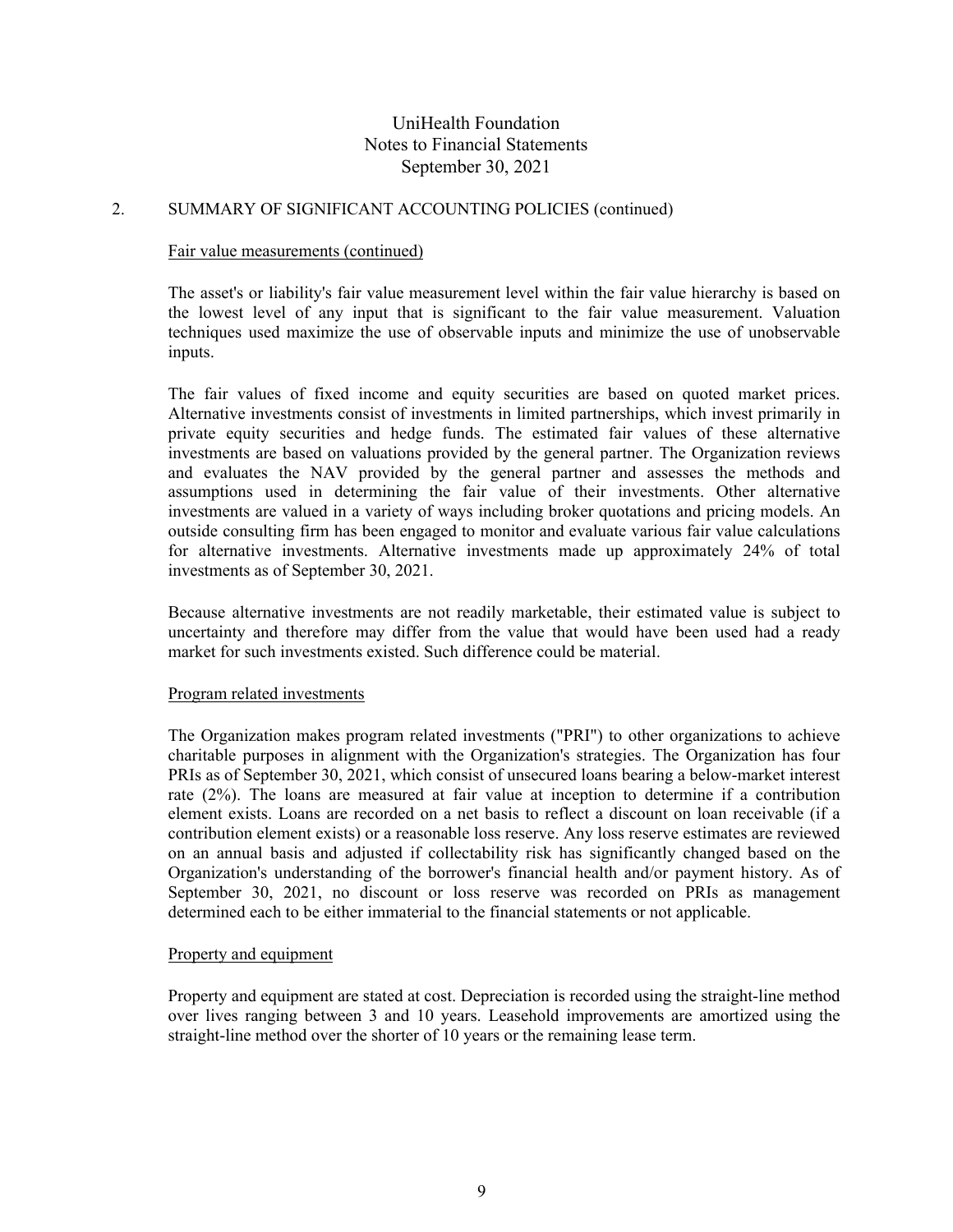## 2. SUMMARY OF SIGNIFICANT ACCOUNTING POLICIES (continued)

#### Grant income

The Organization recognizes grant income in accordance with Financial Accounting Standards Board ("FASB") Accounting Standards Codification ("ASC") Topic 958-605, *Revenue Recognition*. This standard states that when both a barrier to be overcome and a right of return exist, a donor-imposed condition exists and contribution revenue should not be recognized until the condition has been met. A probability assessment about whether the recipient is likely to meet the stipulation is not a factor when determining whether an agreement contains a barrier.

### Excise and income taxes

As a private foundation, the Organization is subject to federal tax at a flat 1.39% rate on realized appreciated gains and investment income earned. For the year ended September 30, 2021, excise tax expense was \$200,000 and is included within net investment return in the accompanying statement of activities. Management evaluated the effects of recording deferred excise tax on accumulated unrealized gains on investments and elected not to record this amount as it was immaterial to the financial statements.

Accounting principles generally accepted in the United States of America require Organizations to evaluate tax positions taken and recognize a tax liability (or asset) if the Organization has taken an uncertain position that more likely than not would not be sustained upon examination by the Internal Revenue Service. The Organization has analyzed the tax positions taken, and has concluded that as of September 30, 2021, there are no uncertain positions taken or expected to be taken that would require recognition of a liability (or asset) or disclosure in the financial statements.

### Grant expense

Grants expense is charged against operations when authorized by the Organization's Board of Directors and represent an unconditional promise to give. The actual payment of the grant may not necessarily occur in the year of authorization. Grants payable that are expected to be paid in future years are recorded at the present value of expected future payments. As of September 30, 2021, long term grants payable were discounted at 5%.

#### Functional expenses

The Organization allocates its expenses on a functional basis among its program and support services. Expenses that can be identified with a specific program service or support service are allocated directly according to their natural expense classification. Expenses that are common to several functions are allocated accordingly based on the time and resources devoted to each category.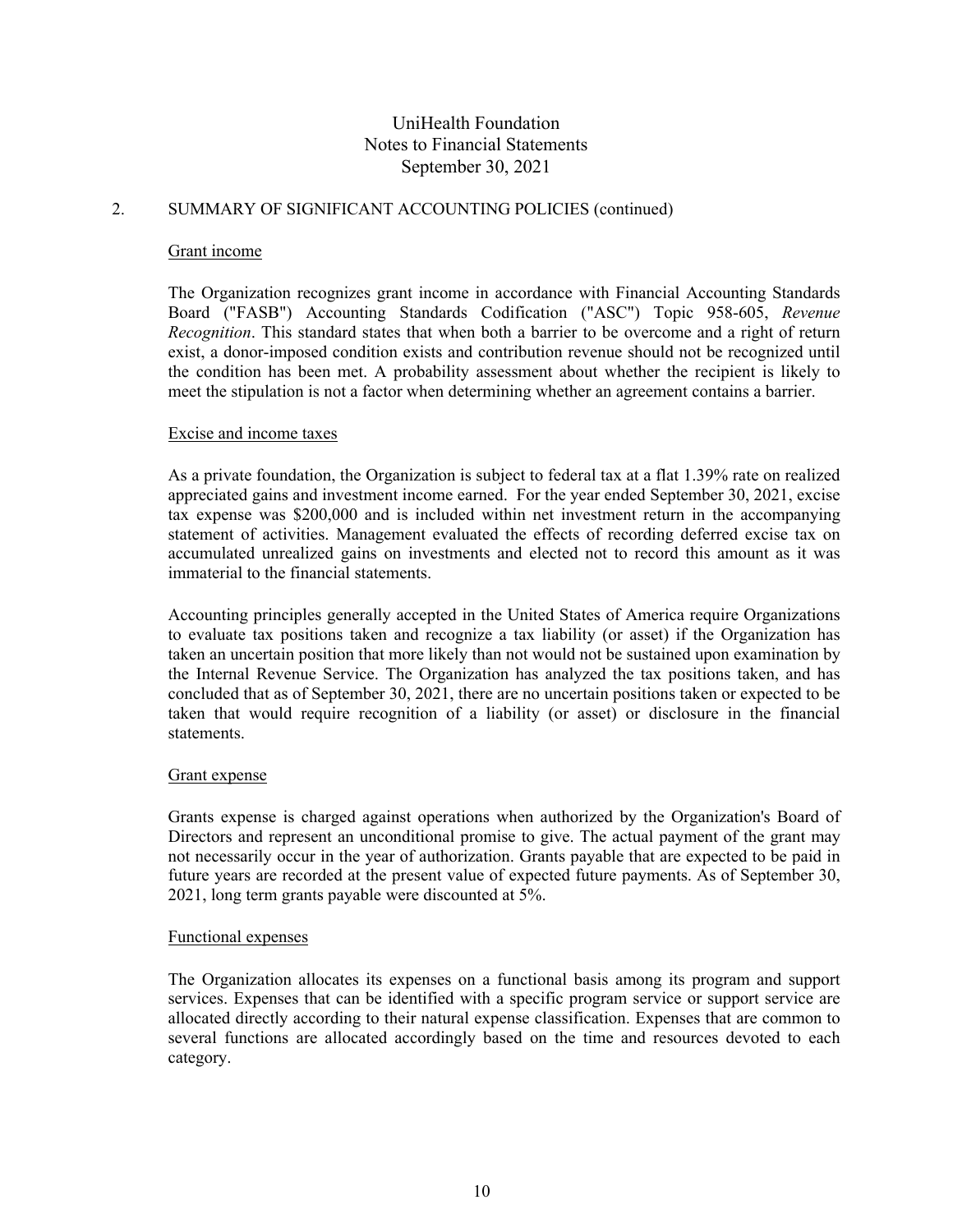## 2. SUMMARY OF SIGNIFICANT ACCOUNTING POLICIES (continued)

## Use of estimates

The preparation of financial statements in conformity with accounting principles generally accepted in the United States of America requires management to make estimates and assumptions that affect the reported amounts of assets and liabilities and disclosure of contingent assets and liabilities at the date of the financial statements, and the reported amounts of revenues and expenses during the reporting period. Actual results could differ from those estimates.

## Concentration of credit risk

The Organization invests in various types of marketable securities. Marketable securities are subject to various risks, such as interest rate risk, credit risk and overall market volatility. Due to the level of risk associated with certain marketable securities, it is reasonably possible that the changes in the value of marketable securities will occur in the near term and that such change could materially affect the amounts reported in the financial statements. The Organization has established guidelines relative to diversification and maturities that target certain safety and liquidation risk levels. These guidelines are periodically reviewed and modified when necessary. Marketable securities are managed by professional investment managers within the established guidelines.

The Organization maintains its cash and equivalents in bank deposit accounts and brokerage accounts which generally exceed the Federal Deposit Insurance Corporation ("FDIC") and Securities Investor Protection Corporation ("SIPC") limits. Substantially all of the Organization's cash and equivalents are uninsured. The Organization has not experienced any losses in such accounts and does not believe that it is exposed to any significant risk on cash and equivalents. Cash and equivalents represent less than 3% of the Organization's total investment portfolio.

## Summarized financial information

The financial statements include certain prior-year summarized comparative information. Such information does not include sufficient detail to constitute a presentation in conformity with generally accepted accounting principles. Accordingly, such information should be read in conjunction with the Organization's financial statements for the year ended September 30, 2020, from which the summarized information was derived.

### Subsequent events

The Organization has evaluated subsequent events through March 14, 2022, the date the financial statements were available to be issued, and determined that no matters required disclosure.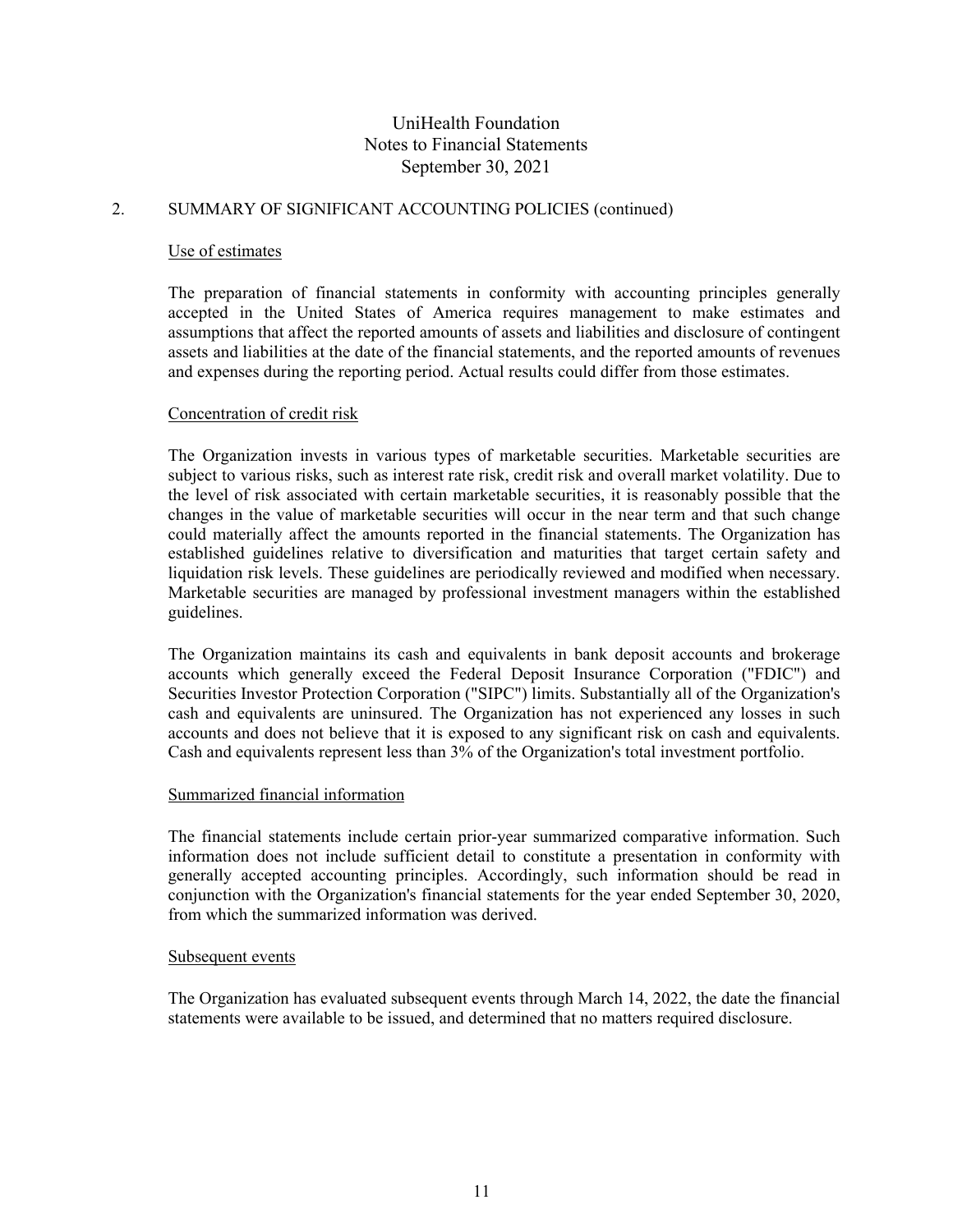## 3. INVESTMENTS

The following table sets forth by level, within the fair value hierarchy, the Organization's assets at fair value as of September 30, 2021:

|                                                                              | Level 1                                                                    | Level 2               | Level 3        | Fair Value                                                                |
|------------------------------------------------------------------------------|----------------------------------------------------------------------------|-----------------------|----------------|---------------------------------------------------------------------------|
| U.S. fixed income funds<br>Global equity funds<br>U.S. equity funds<br>Other | 64,660,348<br>\$.<br>37,550,415<br>174,656,969<br>899,623<br>\$277,767,355 | - S<br>$\blacksquare$ | - \$<br>$\sim$ | 64,660,348<br>-S<br>37,550,415<br>174,656,969<br>899,623<br>277, 767, 355 |
| Investments measured at net<br>asset value                                   |                                                                            |                       |                | 87, 852, 269<br>365,619,624                                               |

The Organization uses NAV to determine the fair value of all the underlying investments which (a) do not have a readily determinable fair value and (b) prepare their financial statements consistent with the measurement principles of an investment company or have the attributes of an investment company. Investments measured at net asset value are not publicly traded.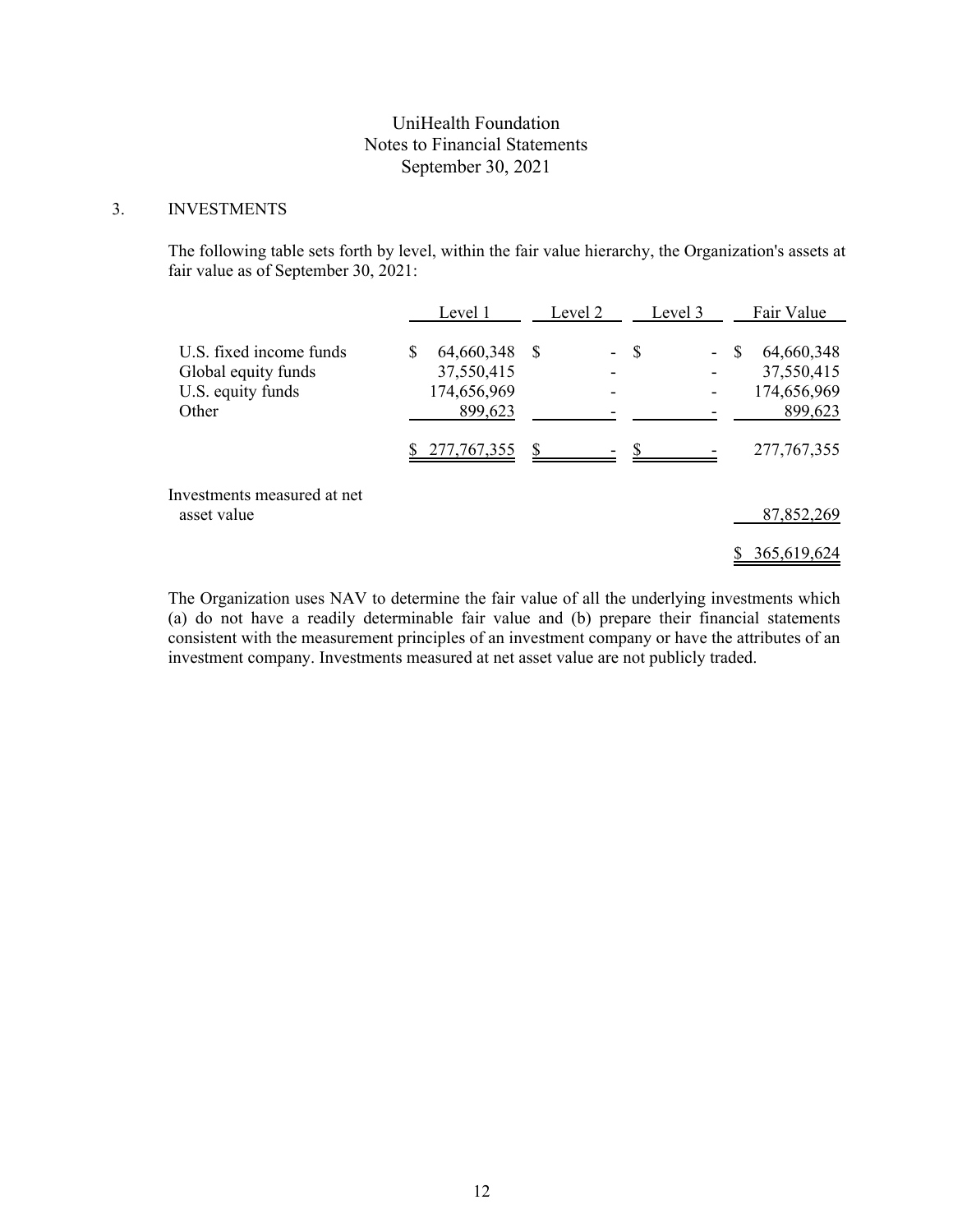## 3. INVESTMENTS (continued)

The following table lists investments measured at net asset value by major category as of September 30, 2021:

| Product          | Strategy                                                                                                                           | NAV in Funds    | # of<br>Funds | Amount of<br>Remaining<br>Life |               | Unfunded<br>Commitments  | Timing to<br>Draw Down<br>Commitments | Redemption Terms                                                           | Redemption<br>Restrictions | Redemption<br>Price at Year<br>End |
|------------------|------------------------------------------------------------------------------------------------------------------------------------|-----------------|---------------|--------------------------------|---------------|--------------------------|---------------------------------------|----------------------------------------------------------------------------|----------------------------|------------------------------------|
| Private Equity   | Small, mid and large-<br>cap companies,<br>financial<br>restructuring.<br>international equities,<br>real estate and<br>technology | 71,338,189<br>S | 26            | 1 to 12 years                  | <sup>\$</sup> | 29,568,487               | 3 to 6 years                          | Funds are in private<br>equity structure with no<br>ability to be redeemed | N/A                        | N/A                                |
| Hedge Funds      | Distressed asset and<br>fixed income, capital<br>arbitrage                                                                         | 903,981         | 2             | N/A                            |               | $\sim$                   | N/A                                   | Quarterly redemption<br>with 90 days notice                                | None                       | None                               |
| Commingled Funds | International value<br>equity                                                                                                      | 15,610,099      |               | N/A                            |               | $\overline{\phantom{0}}$ | N/A                                   | Daily redemption with 6<br>days notice                                     | None                       | None                               |
| Total            |                                                                                                                                    | 87,852,269      | 29            |                                |               | 29,568,487               |                                       |                                                                            |                            |                                    |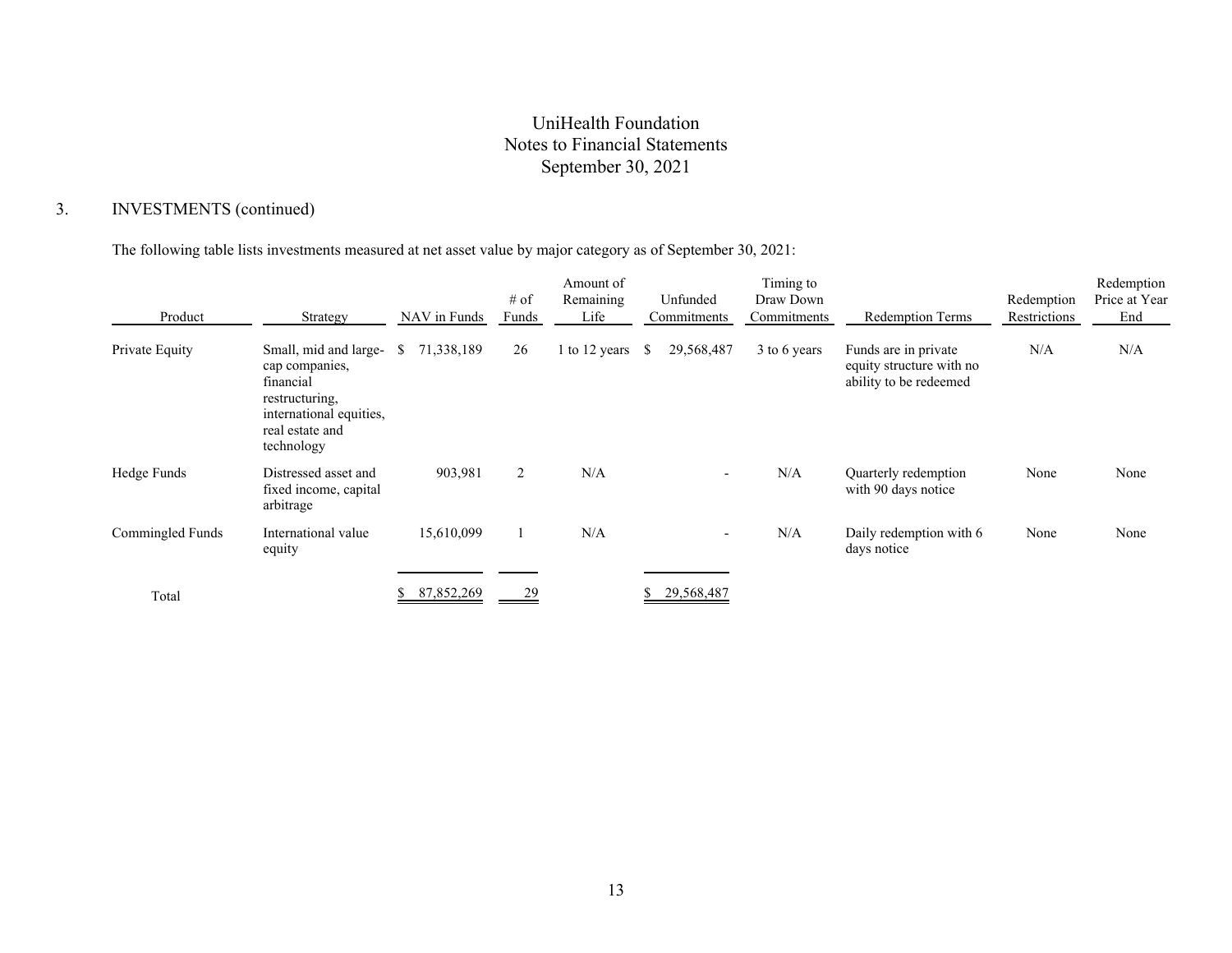## 4. PROGRAM RELATED INVESTMENTS

Program related investments ("PRI") are strategic investments, beyond grants, made by the Organization for the specific objective of furthering the Organization's charitable purpose. The production of income is not the primary driver of a PRI.

Program related investments are detailed as follows:

| Note receivable for \$750,000 to support the growth of a nonprofit<br>organization with a program designed to develop housing for low-income<br>individuals in the Los Angeles area. The principal balance is due in full in<br>December 2028. Interest accrues at 2% per annum and is paid quarterly.     | \$<br>750,000                         |
|------------------------------------------------------------------------------------------------------------------------------------------------------------------------------------------------------------------------------------------------------------------------------------------------------------|---------------------------------------|
| Note receivable for \$750,000 to support the growth of a nonprofit<br>organization with a program designed to develop housing for low-income<br>individuals in the Los Angeles area. The principal balance is due in full in<br>October 2026. Interest accrues at 2% per annum and is paid quarterly.      | 750,000                               |
| Note receivable for \$750,000 to support the growth of a nonprofit<br>organization to support the expansion of operations and services at an<br>existing health and wellness facility. The principal balance is due in full in<br>August 2024. Interest accrues at 2% per annum and is paid quarterly.     | 750,000                               |
| Note receivable for \$750,000 to support the growth of a nonprofit<br>organization to support the construction of a new family health and wellness<br>center in Long Beach, California. The principal balance is due in full in<br>September 2026. Interest accrues at 2% per annum and is paid quarterly. | 750,000                               |
|                                                                                                                                                                                                                                                                                                            | 3,000,000                             |
| Future maturities of program related investments are as follows:                                                                                                                                                                                                                                           |                                       |
| Year ending September 30,                                                                                                                                                                                                                                                                                  |                                       |
| 2024<br>2026<br>Thereafter                                                                                                                                                                                                                                                                                 | \$<br>750,000<br>750,000<br>1,500,000 |
|                                                                                                                                                                                                                                                                                                            | 3,000,000                             |

## 5. GRANTS PAYABLE

Unconditional grants authorized but unpaid as of September 30, 2021 are reported as liabilities. The following is a summary of grants authorized and payable as of September 30, 2021.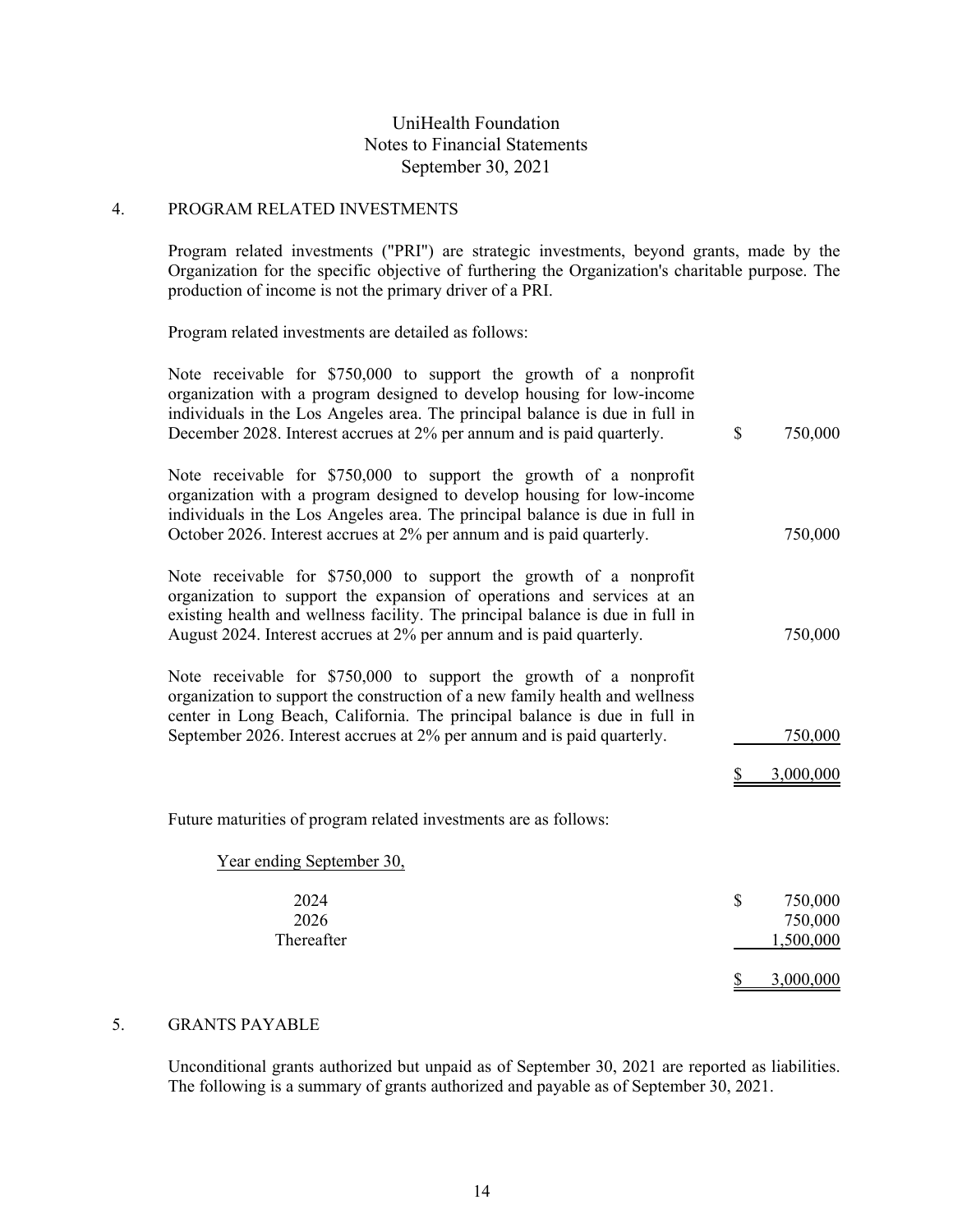## 5. GRANTS PAYABLE (continued)

Grants payable consisted of the following:

| To be paid in less than one year    | 7,072,943   |
|-------------------------------------|-------------|
| To be paid in one to two years      | 3,672,773   |
| To be paid in over two years        | 315,116     |
|                                     | 11,060,832  |
| Less present value discount $(5\%)$ | (204, 190)  |
| Less: current portion               | (7,072,943) |
|                                     | 3,783,699   |

The Organization is required to distribute annually, to qualifying charitable organizations, an amount equal to 5% of the average fair market value of the Organization's assets (the "minimum distribution"). If the Organization does not distribute the required minimum distribution, a oneyear grace period is granted to distribute the undistributed income. If undistributed income is not distributed by the close of the following tax year, a minimum 30% penalty under Internal Revenue Code ("IRC") S4942(a) will apply. The Organization met the IRC grant distribution requirement for the year ended September 30, 2021.

## 6. OTHER LONG-TERM LIABILITIES

Other long-term liabilities consisted of the following:

|    | Deferred compensation<br>Employee settlement                         | \$<br>899,623<br>206,142 |
|----|----------------------------------------------------------------------|--------------------------|
|    |                                                                      | 1,105,765                |
|    | NET ASSETS WITH DONOR RESTRICTIONS                                   |                          |
|    | Net assets with donor restrictions consisted of the following:       |                          |
|    | Purpose-restricted - Temporary housing and recuperative care centers | 5,580,825                |
| 8. | <b>COMMITMENTS AND CONTINGENCIES</b>                                 |                          |
|    |                                                                      |                          |

## Office lease

The Organization leases office space under a noncancelable operating lease containing annual escalations and a renewal option, and expires March 31, 2025.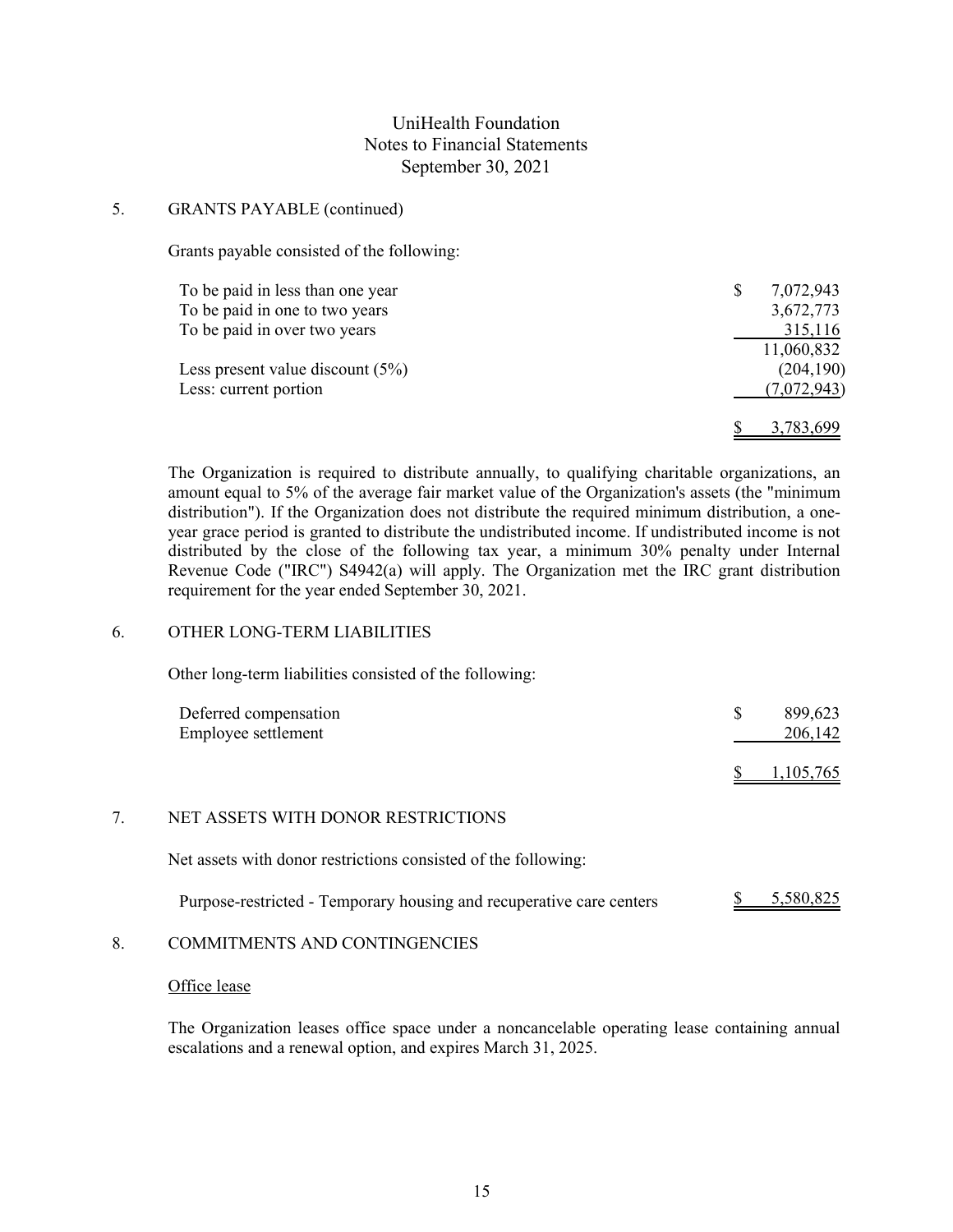## 8. COMMITMENTS AND CONTINGENCIES (continued)

### Office lease (continued)

The scheduled minimum lease payments under the lease terms are as follows:

| Year ending September 30, |  |  |
|---------------------------|--|--|
|                           |  |  |

| 2022<br>2023<br>2024<br>2025 | \$ | 206,423<br>211,986<br>217,715<br>111,556 |
|------------------------------|----|------------------------------------------|
|                              |    | 747,680                                  |

Office lease expense for the year ended September 30, 2021 was \$183,828.

### Capital commitments

The Organization invests in several limited partnerships, which require capital commitments. As of September 30, 2021, the remaining balance of the capital commitments on these investments is \$29,568,487 (see Note 3).

### 9. EMPLOYEE BENEFIT PLANS

The Organization has adopted a defined contribution 403(b) Retirement Plan ("403(b) Plan"). All employees of the Organization are eligible to participate. The Organization does not make matching contributions to the 403(b) Plan.

The Organization also sponsors a Simplified Employee Pension Plan ("SEP Plan") whereby the Organization makes required contributions of the lesser of 25% of compensation or \$54,000 per year to the SEP Plan on behalf of the employees, which are then 100% participant directed. All employees of the Organization are eligible to participate in the SEP Plan. The Organization's contributions to the SEP Plan were \$188,382 for the year ended September 30, 2021.

### 10. LIQUIDITY AND FUNDS AVAILABLE

The Organization regularly monitors liquidity required to meet its operating needs and commitments, while also striving to maximize the investment of its available funds. The Organization's primary sources of liquidity are cash and investments.